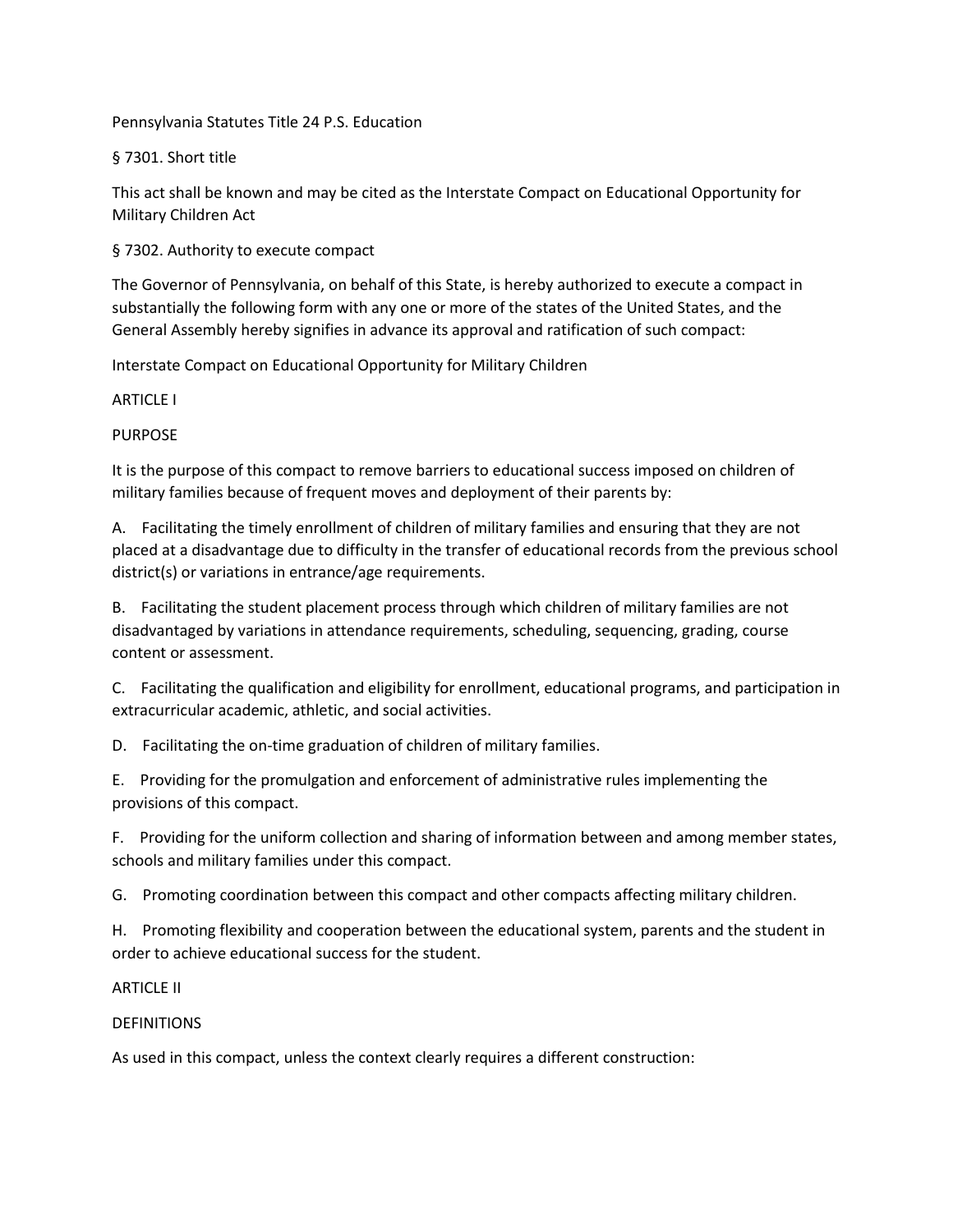A. "Active duty" means:  full-time duty status in the active uniformed service of the United States, including members of the National Guard and Reserve on active duty orders pursuant to 10 U.S.C. Section 12301 et seq. and 12401 et seq.

B. "Children of military families" means:  a school-aged child(ren), enrolled in kindergarten through twelfth (12th) grade, normally residing in the household of an active duty member.

C. "Compact commissioner" means:  the voting representative of each compacting state appointed pursuant to Article VIII of this compact.

D. "Deployment" means:  the period one (1) month prior to the service members' departure from their home station on military orders through six (6) months after return to their home station.

E. "Education(al) records" means:  those official records, files and data directly related to a student and maintained by the school or local education agency, including, but not limited to, records encompassing all the material kept in the student's cumulative folder such as general identifying data, records of attendance and of academic work completed, records of achievement and results of evaluative tests, health data, disciplinary status, test protocols, and individualized education programs.

F. "Extracurricular activities" means:  a voluntary activity sponsored by the school or local education agency or an organization sanctioned by the local education agency. Extracurricular activities include, but are not limited to, preparation for and involvement in public performances, contests, athletic competitions, demonstrations, displays and club activities.

G. "Interstate Commission on Educational Opportunity for Military Children" means:  the commission that is created under Article IX of this compact, which is generally referred to as Interstate Commission.

H. "Local education agency" means:  a public authority legally constituted by the state as an administrative agency to provide control of and direction for kindergarten through twelfth (12th) grade public educational institutions.

I. "Member state" means:  a state that has enacted this compact.

J. "Military installation" means:  a base, camp, post, station, yard, center, homeport facility for any ship or other activity under the jurisdiction of the Department of Defense, including any leased facility, which is located within any of the several States, the District of Columbia, the Commonwealth of Puerto Rico, the United States Virgin Islands, Guam, American Samoa, the Northern Marianas Islands and any other United States territory. Such term does not include any facility used primarily for civil works, rivers and harbors projects, or flood control projects.

K. "Non-member state" means:  a state that has not enacted this compact.

L. "Receiving state" means:  the state to which a child of a military family is sent, brought, or caused to be sent or brought.

M. "Rule" means:  a written statement by the Interstate Commission promulgated pursuant to Article XII of this compact that is of general applicability, implements, interprets or prescribes a policy or provision of the compact, or an organizational, procedural or practice requirement of the Interstate Commission, and has the force and effect of statutory law in a member state, and includes the amendment, repeal or suspension of an existing rule.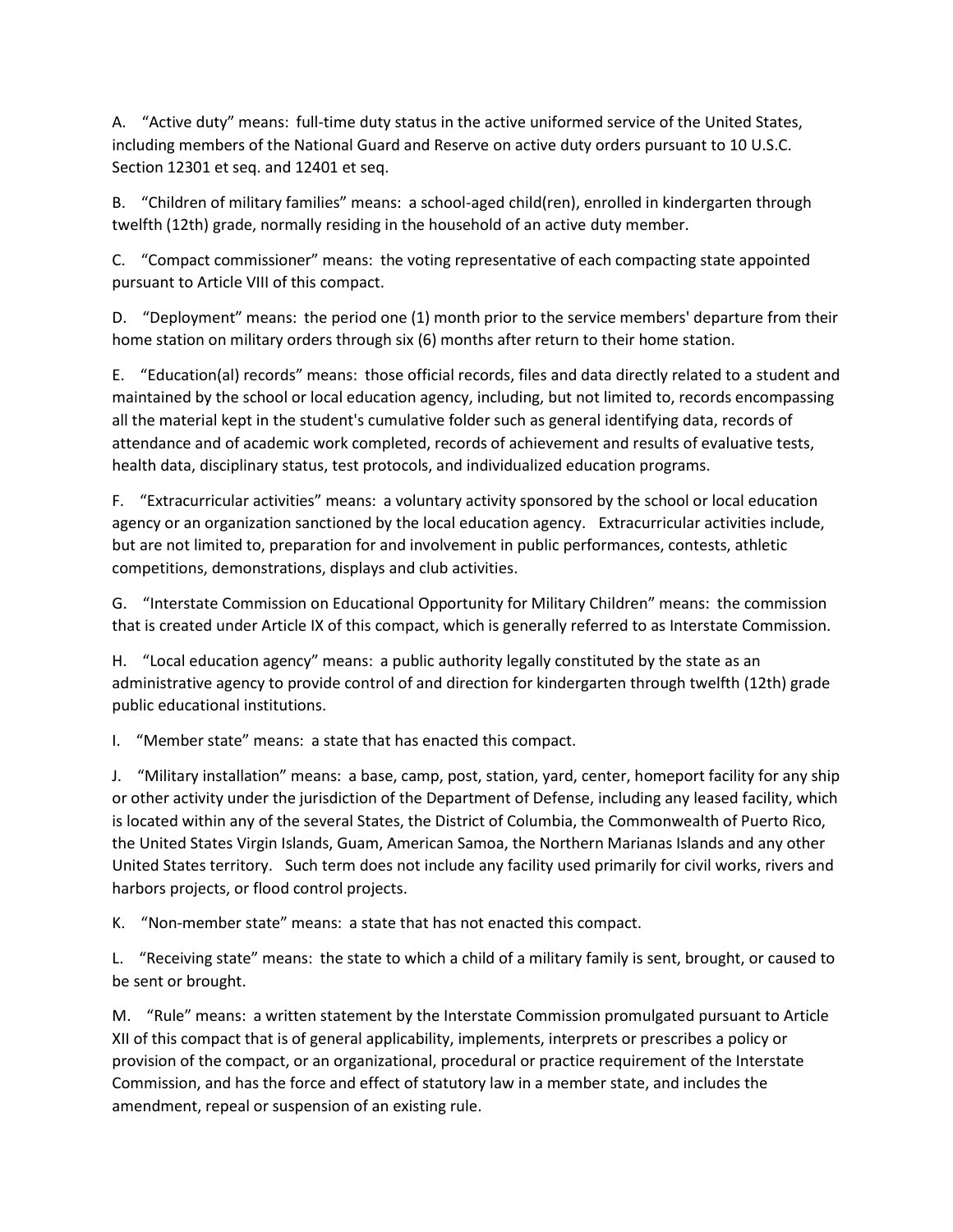N. "Sending state" means:  the state from which a child of a military family is sent, brought or caused to be sent or brought.

O. "State" means:  a state of the United States, the District of Columbia, the Commonwealth of Puerto Rico, the U.S. Virgin Islands, Guam, American Samoa, the Northern Marianas Islands and any other United States territory.

P. "Student" means:  the child of a military family for whom the local education agency receives public funding and who is formally enrolled in kindergarten through twelfth (12th) grade.

Q. "Transition" means:  1) the formal and physical process of transferring from school to school or 2) the period of time in which a student moves from one school in the sending state to another school in the receiving state.

R. "Uniformed service(s)" means:  the Army, Navy, Air Force, Marine Corps, Coast Guard as well as the Commissioned Corps of the National Oceanic and Atmospheric Administration, and Public Health Services.

S. "Veteran" means:  a person who served in the uniformed services and who was discharged or released therefrom under conditions other than dishonorable.

### ARTICLE III

### APPLICABILITY

A. Except as otherwise provided in section C, this compact shall apply to the children of:

1. active duty members of the uniformed services as defined in this compact;

2. members or veterans of the uniformed services who are severely injured and medically discharged or retired for a period of one (1) year after medical discharge or retirement;  and

3. members of the uniformed services who die on active duty or as a result of injuries sustained on active duty for a period of one (1) year after death.

B. The provisions of this interstate compact shall only apply to local education agencies as defined in this compact.

C. The provisions of this compact shall not apply to the children of:

1. inactive members of the national guard and military reserves;

2. members of the uniformed services now retired, except as provided in section A;

3. veterans of the uniformed services, except as provided in section A;  and

4. other United States Department of Defense personnel and other Federal agency civilian and contract employees not defined as active duty members of the uniformed services.

### ARTICLE IV

EDUCATIONAL RECORDS & ENROLLMENT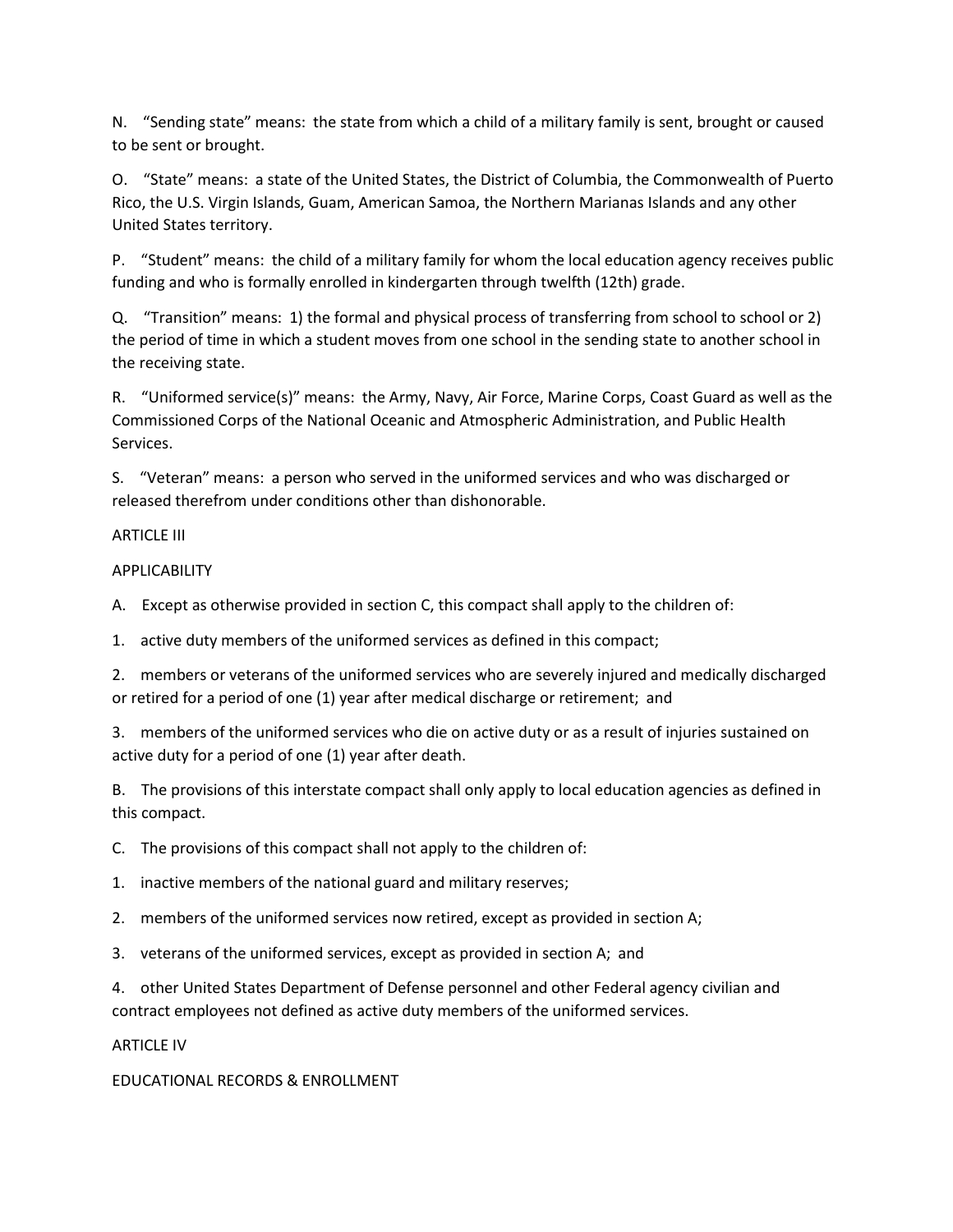A. Unofficial or "hand-carried" educational records--In the event that official educational records cannot be released to the parents for the purpose of transfer, the custodian of the records in the sending state shall prepare and furnish to the parent a complete set of unofficial educational records containing uniform information as determined by the Interstate Commission. Upon receipt of the unofficial educational records by a school in the receiving state, the school shall enroll and appropriately place the student based on the information provided in the unofficial records pending validation by the official records, as quickly as possible.

B. Official educational records/transcripts--Simultaneous with the enrollment and conditional placement of the student, the school in the receiving state shall request the student's official educational record from the school in the sending state. Upon receipt of this request, the school in the sending state will process and furnish the official educational records to the school in the receiving state within ten (10) days or within such time as is reasonably determined under the rules promulgated by the Interstate Commission.

C. Immunizations--Compacting states shall give thirty (30) days from the date of enrollment or within such time as is reasonably determined under the rules promulgated by the Interstate Commission for students to obtain any immunization(s) required by the receiving state. For a series of immunizations, initial vaccinations must be obtained within thirty (30) days or within such time as is reasonably determined under the rules promulgated by the Interstate Commission.

D. Kindergarten and first grade entrance age--Students shall be allowed to continue their enrollment at grade level in the receiving state commensurate with their grade level (including kindergarten) from a local education agency in the sending state at the time of transition, regardless of minimum age. A student that has satisfactorily completed the prerequisite grade level in the local education agency in the sending state shall be eligible for enrollment in the next highest grade level in the receiving state, regardless of minimum age. A student transferring after the start of the school year in the receiving state shall enter the school in the receiving state on their validated level from a local education agency in the sending state.

# ARTICLE V

# PLACEMENT & ATTENDANCE

A. Course placement--When the student transfers before or during the school year, the receiving state school shall initially honor placement of the student in educational courses based on the student's enrollment in the sending state school and/or educational assessments conducted at the school in the sending state if the courses are offered. Course placement includes, but is not limited to, Honors, International Baccalaureate, Advanced Placement, vocational, technical and career pathways courses. Continuing the student's academic program from the previous school and promoting placement in academically and career challenging courses should be paramount when considering placement. This does not preclude the school in the receiving state from performing subsequent evaluations to ensure appropriate placement and continued enrollment of the student in the course(s).

B. Educational program placement--The receiving state school shall initially honor placement of the student in educational programs based on current educational assessments conducted at the school in the sending state or participation/placement in like programs in the sending state. Such programs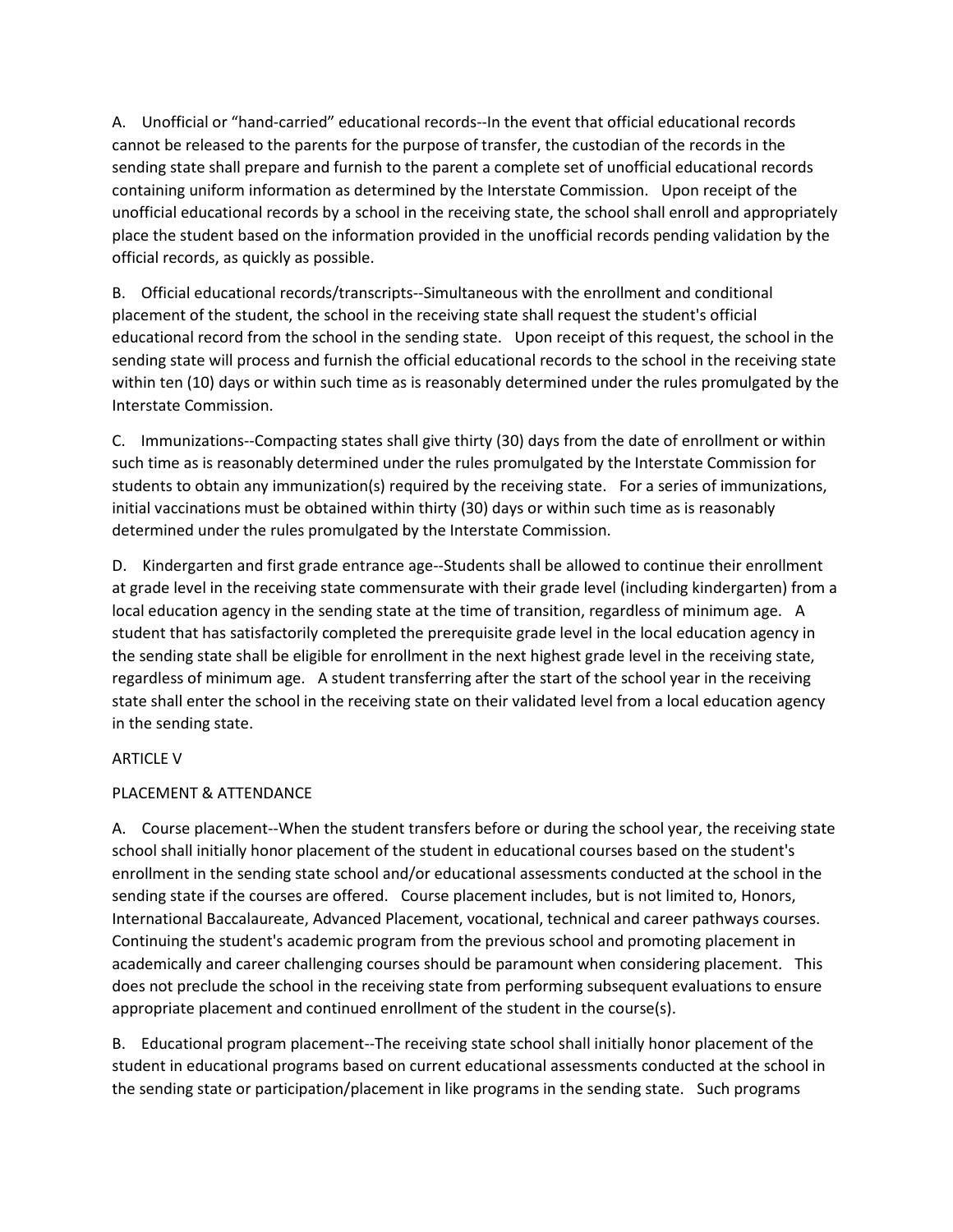include, but are not limited to:  1) gifted and talented programs;  and 2) English as a second language (ESL). This does not preclude the school in the receiving state from performing subsequent evaluations to ensure appropriate placement of the student.

C. Special education services--1) In compliance with the Federal requirements of the Individuals with Disabilities Education Act (IDEA), (Public Law 91-230, 20 U.S.C. § 1400 et seq.), the receiving state shall initially provide comparable services to a student with disabilities based on his/her current Individualized Education Program (IEP);  and 2) In compliance with the requirements of Section 504 of the Rehabilitation Act of 1973 (Public Law 93-112, 29 U.S.C. § 794), and with Title II of the Americans with Disabilities Act of 1992 (Public Law 101-336, 42 U.S.C. §§ 12131-12165), the receiving state shall make reasonable accommodations and modifications to address the needs of incoming students with disabilities, subject to an existing 504 or Title II Plan, to provide the student with equal access to education. This does not preclude the school in the receiving state from performing subsequent evaluations to ensure appropriate placement of the student.

D. Placement flexibility--Local education agency administrative officials shall have flexibility in waiving course/program prerequisites or other preconditions for placement in courses/programs offered under the jurisdiction of the local education agency.

E. Absence as related to deployment activities--A student whose parent or legal guardian is an active duty member of the uniformed services, as defined by the compact, and has been called to duty for, is on leave from or immediately returned from deployment to a combat zone or combat support posting shall be granted additional excused absences at the discretion of the local education agency superintendent to visit with his or her parent or legal guardian relative to such leave or deployment of the parent or guardian.

# ARTICLE VI

# **ELIGIBILITY**

A. Eligibility for enrollment--Children of military families shall be eligible for enrollment in the public schools of a state pursuant to the provisions of the state's public school statute that provide for admission, without the payment of tuition, of children of military families not domiciled within the school district, provided that the specified conditions in those provisions are met.

B. Eligibility for extracurricular participation--State and local education agencies shall facilitate the opportunity for transitioning military children's inclusion in extracurricular activities, regardless of application deadlines, to the extent they are otherwise qualified.

### ARTICLE VII

# GRADUATION

In order to facilitate the on-time graduation of children of military families, states and local education agencies shall incorporate the following procedures:

A. Waiver requirements--Local education agency administrative officials shall waive specific courses required for graduation if similar course work has been satisfactorily completed in another local education agency or shall provide reasonable justification for denial. Should a waiver not be granted to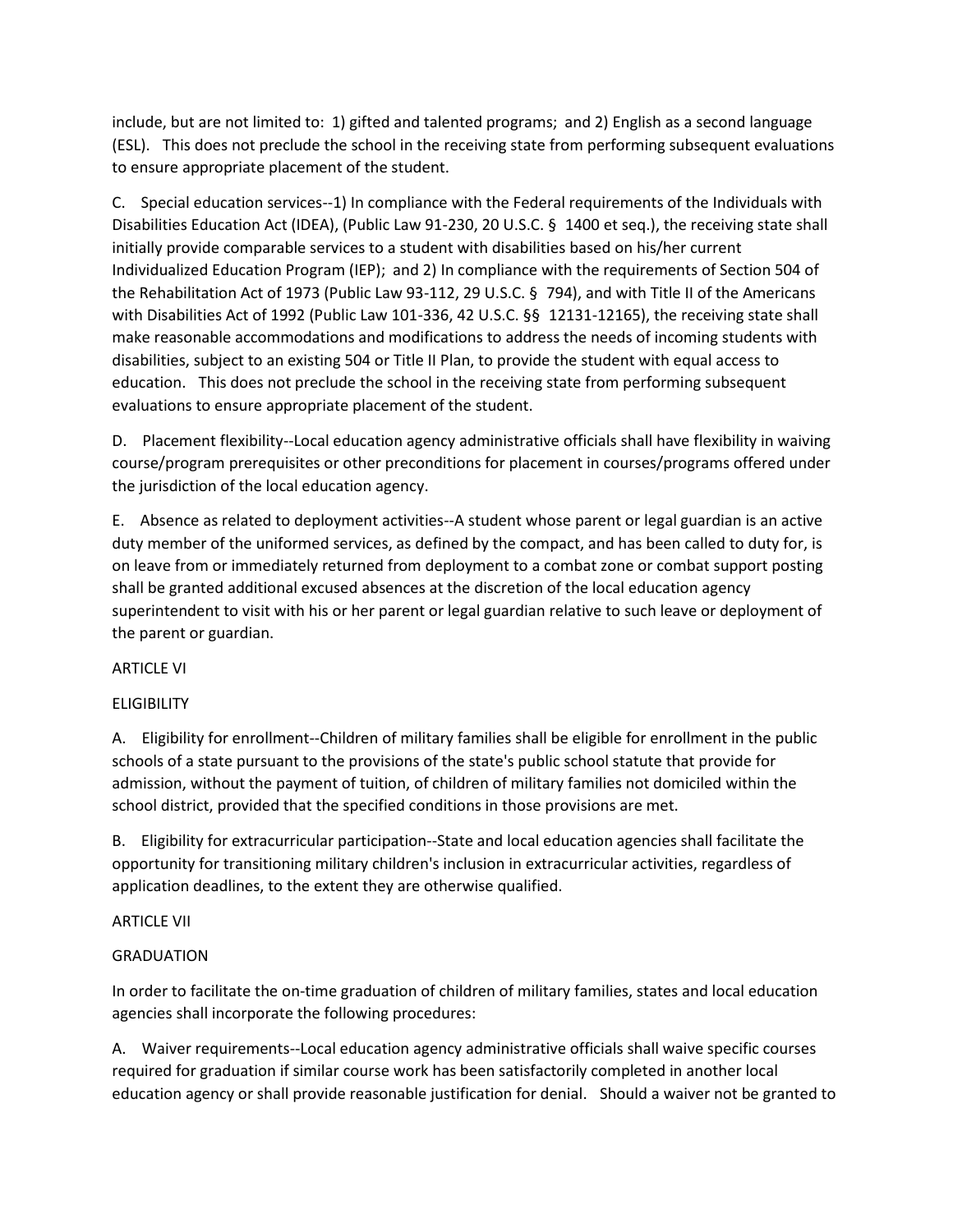a student who would qualify to graduate from the sending school, the local education agency shall provide an alternative means of acquiring required coursework so that graduation may occur on time.

B. Exit exams--States shall accept:  1) exit or end-of-course exams required for graduation from the sending state;  or 2) national norm-referenced achievement tests or 3) alternative testing, in lieu of testing requirements for graduation in the receiving state. In the event the above alternatives cannot be accommodated by the receiving state for a student transferring in his or her senior year, then the provisions of section C shall apply.

C. Transfers during senior year--Should a military student transferring at the beginning or during his or her Senior year be ineligible to graduate from the receiving local education agency after all alternatives have been considered, the sending and receiving local education agencies shall ensure the receipt of a diploma from the sending local education agency if the student meets the graduation requirements of the sending local education agency. In the event that one of the states in question is not a member of this compact, the member state shall use best efforts to facilitate the on- time graduation of the student in accordance with sections A and B.

### ARTICLE VIII

### STATE COORDINATION

A. Each member state shall, through the creation of a State Council or use of an existing body or board, provide for the coordination among its agencies of government, local education agencies and military installations concerning the state's participation in, and compliance with, this compact and Interstate Commission activities. While each member state may determine the membership of its own State Council, its membership must include at least:  the state superintendent of education, superintendent of a school district with a high concentration of military children, representative from a military installation, one representative each from the legislative and executive branches of government and other offices and stakeholder groups the State Council deems appropriate. A member state that does not have a school district deemed to contain a high concentration of military children may appoint a superintendent from another school district to represent local education agencies on the State Council.

B. The State Council of each member state shall appoint or designate a military family education liaison to assist military families and the state in facilitating the implementation of this compact.

C. The compact commissioner responsible for the administration and management of the state's participation in the compact shall be appointed by the Governor or as otherwise determined by each member state.

D. The compact commissioner and the military family education liaison designated herein shall be exofficio members of the State Council, unless either is already a full voting member of the State Council.

### ARTICLE IX

# INTERSTATE COMMISSION ON EDUCATIONAL OPPORTUNITY FOR MILITARY CHILDREN

The member states hereby create the "Interstate Commission on Educational Opportunity for Military Children." The activities of the Interstate Commission are the formation of public policy and are a discretionary state function. The Interstate Commission shall: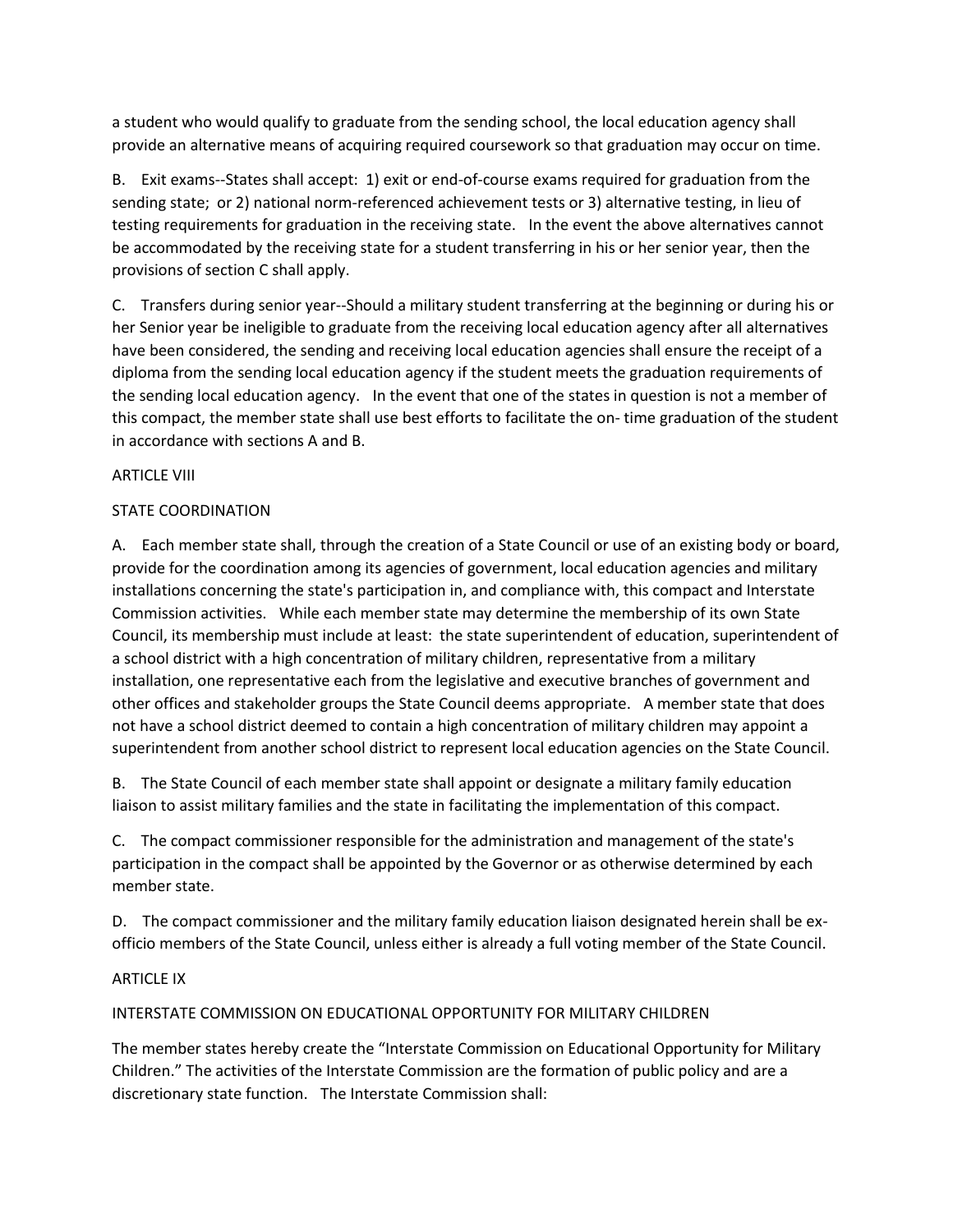A. Be a body corporate and joint agency of the member states and shall have all the responsibilities, powers and duties set forth herein, and such additional powers as may be conferred upon it by a subsequent concurrent action of the respective legislatures of the member states in accordance with the terms of this compact.

B. Consist of one Interstate Commission voting representative from each member state who shall be that state's compact commissioner.

1. Each member state represented at a meeting of the Interstate Commission is entitled to one vote.

2. A majority of the total member states shall constitute a quorum for the transaction of business, unless a larger quorum is required by the bylaws of the Interstate Commission.

3. A representative shall not delegate a vote to another member state. In the event the compact commissioner is unable to attend a meeting of the Interstate Commission, the Governor or State Council may delegate voting authority to another person from the state for a specified meeting.

4. The bylaws may provide for meetings of the Interstate Commission to be conducted by telecommunication or electronic communication.

C. Consist of exofficio, nonvoting representatives who are members of interested organizations. Such exofficio members, as defined in the bylaws, may include, but not be limited to, members of the representative organizations of military family advocates, local education agency officials, parent and teacher groups, the United States Department of Defense, the Education Commission of the States, the Interstate Agreement on the Qualification of Educational Personnel and other interstate compacts affecting the education of children of military members.

D. Meet at least once each calendar year. The chairperson may call additional meetings and, upon the request of a simple majority of the member states, shall call additional meetings.

E. Establish an executive committee, whose members shall include the officers of the Interstate Commission and such other members of the Interstate Commission as determined by the bylaws. Members of the executive committee shall serve a one-year term. Members of the executive committee shall be entitled to one vote each. The executive committee shall have the power to act on behalf of the Interstate Commission, with the exception of rulemaking, during periods when the Interstate Commission is not in session. The executive committee shall oversee the day-to-day activities of the administration of the compact including enforcement and compliance with the provisions of the compact, its bylaws and rules, and other such duties as deemed necessary. The United States Department of Defense shall serve as an exofficio, nonvoting member of the executive committee.

F. Establish bylaws and rules that provide for conditions and procedures under which the Interstate Commission shall make its information and official records available to the public for inspection or copying. The Interstate Commission may exempt from disclosure information or official records to the extent they would adversely affect personal privacy rights or proprietary interests.

G. Give public notice of all meetings, and all meetings shall be open to the public, except as set forth in the rules or as otherwise provided in the compact. The Interstate Commission and its committees may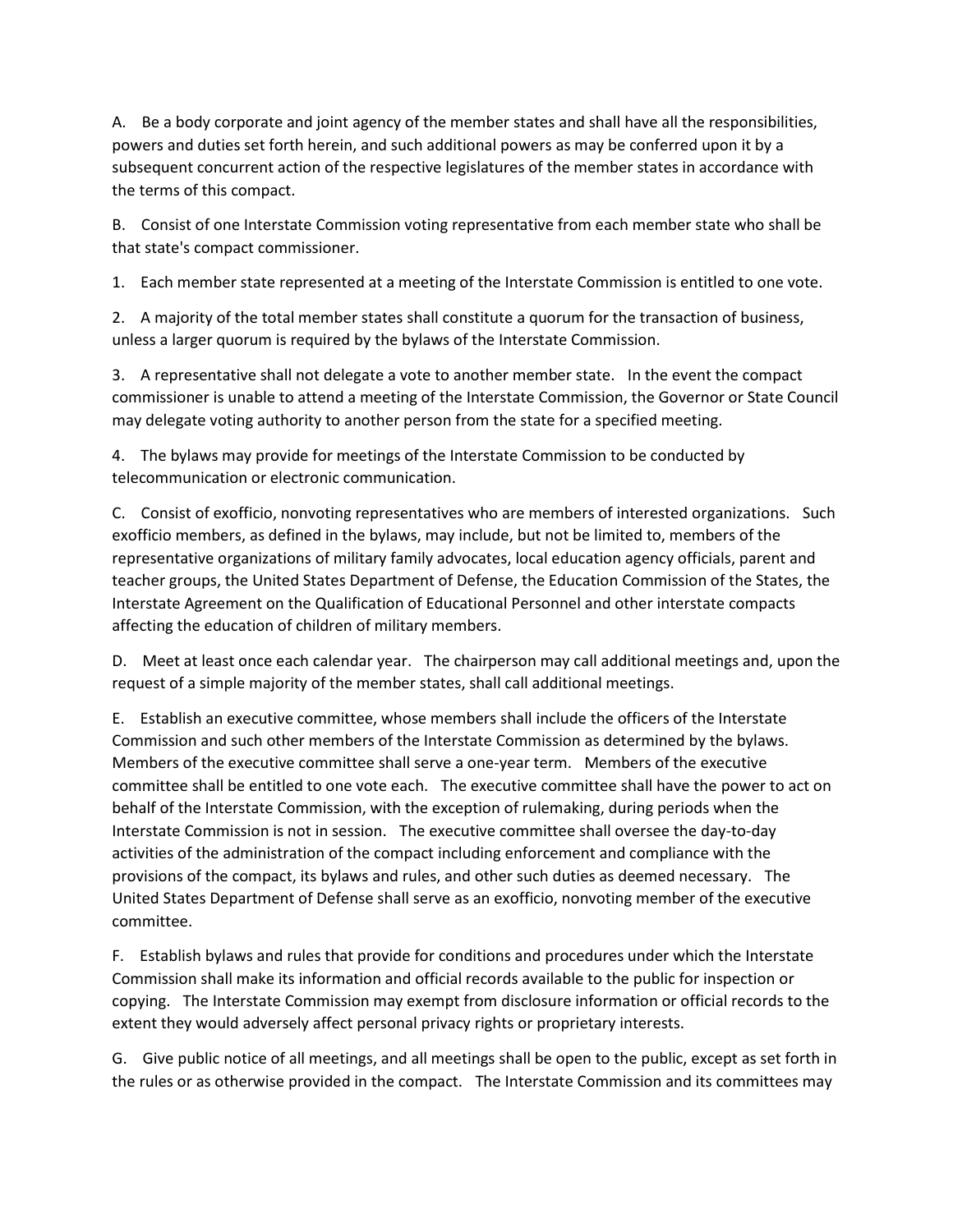close a meeting, or portion thereof, where it determines by two-thirds vote that an open meeting would be likely to:

1. Relate solely to the Interstate Commission's internal personnel practices and procedures;

2. Disclose matters specifically exempted from disclosure by Federal and state statute;

3. Disclose trade secrets or commercial or financial information which is privileged or confidential;

4. Involve accusing a person of a crime or formally censuring a person;

5. Disclose information of a personal nature where disclosure would constitute a clearly unwarranted invasion of personal privacy;

6. Disclose investigative records compiled for law enforcement purposes;  or

7. Specifically relate to the Interstate Commission's participation in a civil action or other legal proceeding.

H. Cause its legal counsel or designee to certify that a meeting may be closed and shall reference each relevant exemptible provision for any meeting, or portion of a meeting, which is closed pursuant to this provision. The Interstate Commission shall keep minutes which shall fully and clearly describe all matters discussed in a meeting and shall provide a full and accurate summary of actions taken, and the reasons therefore, including a description of the views expressed and the record of a roll call vote. All documents considered in connection with an action shall be identified in such minutes. All minutes and documents of a closed meeting shall remain under seal, subject to release by a majority vote of the Interstate Commission.

I. Collect standardized data concerning the educational transition of the children of military families under this compact as directed through its rules which shall specify the data to be collected, the means of collection and data exchange and reporting requirements. Such methods of data collection, exchange and reporting shall, in so far as is reasonably possible, conform to current technology and coordinate its information functions with the appropriate custodian of records as identified in the bylaws and rules.

J. Create a process that permits military officials, education officials and parents to inform the Interstate Commission if and when there are alleged violations of the compact or its rules or when issues subject to the jurisdiction of the compact or its rules are not addressed by the state or local education agency. This section shall not be construed to create a private right of action against the Interstate Commission or any member state or a political subdivision of a member state.

# ARTICLE X

# POWERS AND DUTIES OF THE INTERSTATE COMMISSION

The Interstate Commission shall have the following powers:

A. To provide for dispute resolution among member states.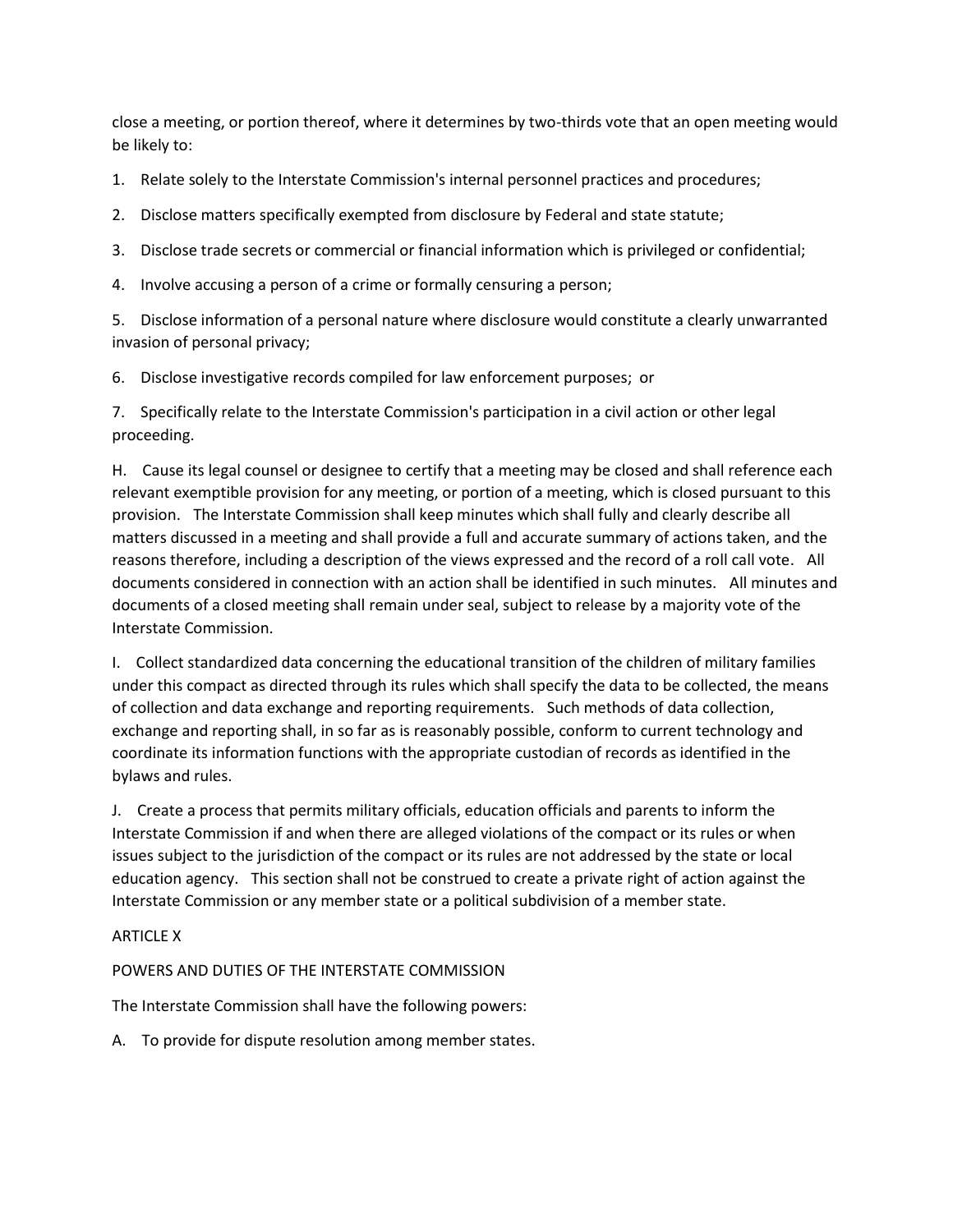B. To promulgate rules and take necessary actions to effect the goals, purposes and obligations as enumerated in this compact. The rules shall have the force and effect of statutory law and shall be binding in the compact states to the extent and in the manner provided in this compact.

C. To issue, upon request of a member state, advisory opinions concerning the meaning or interpretation of the interstate compact, its bylaws, rules and actions.

D. To enforce compliance with the compact provisions, the rules promulgated by the Interstate Commission, and the bylaws, using all necessary and proper means, including, but not limited to, the use of judicial process.

E. To establish and maintain offices which shall be located within one or more of the member states.

F. To purchase and maintain insurance and bonds.

G. To borrow, accept, hire or contract for services of personnel.

H. To establish and appoint committees including, but not limited to, an executive committee as required by Article IX, section E, which shall have the power to act on behalf of the Interstate Commission in carrying out its powers and duties hereunder.

I. To elect or appoint such officers, attorneys, employees, agents or consultants, and to fix their compensation, define their duties and determine their qualifications;  and to establish the Interstate Commission's personnel policies and programs relating to conflicts of interest, rates of compensation and qualifications of personnel.

J. To accept any and all donations and grants of money, equipment, supplies, materials and services, and to receive, utilize and dispose of it.

K. To lease, purchase, accept contributions or donations of, or otherwise to own, hold, improve or use any property, real, personal or mixed.

L. To sell, convey, mortgage, pledge, lease, exchange, abandon or otherwise dispose of any property, real, personal or mixed.

M. To establish a budget and make expenditures.

N. To adopt a seal and bylaws governing the management and operation of the Interstate Commission.

O. To report annually to the legislatures, governors, judiciary and state councils of the member states concerning the activities of the Interstate Commission during the preceding year. Such reports shall also include any recommendations that may have been adopted by the Interstate Commission.

P. To coordinate education, training and public awareness regarding the compact, its implementation and operation for officials and parents involved in such activity.

Q. To establish uniform standards for the reporting, collecting and exchanging of data.

R. To maintain corporate books and records in accordance with the bylaws.

S. To perform such functions as may be necessary or appropriate to achieve the purposes of this compact.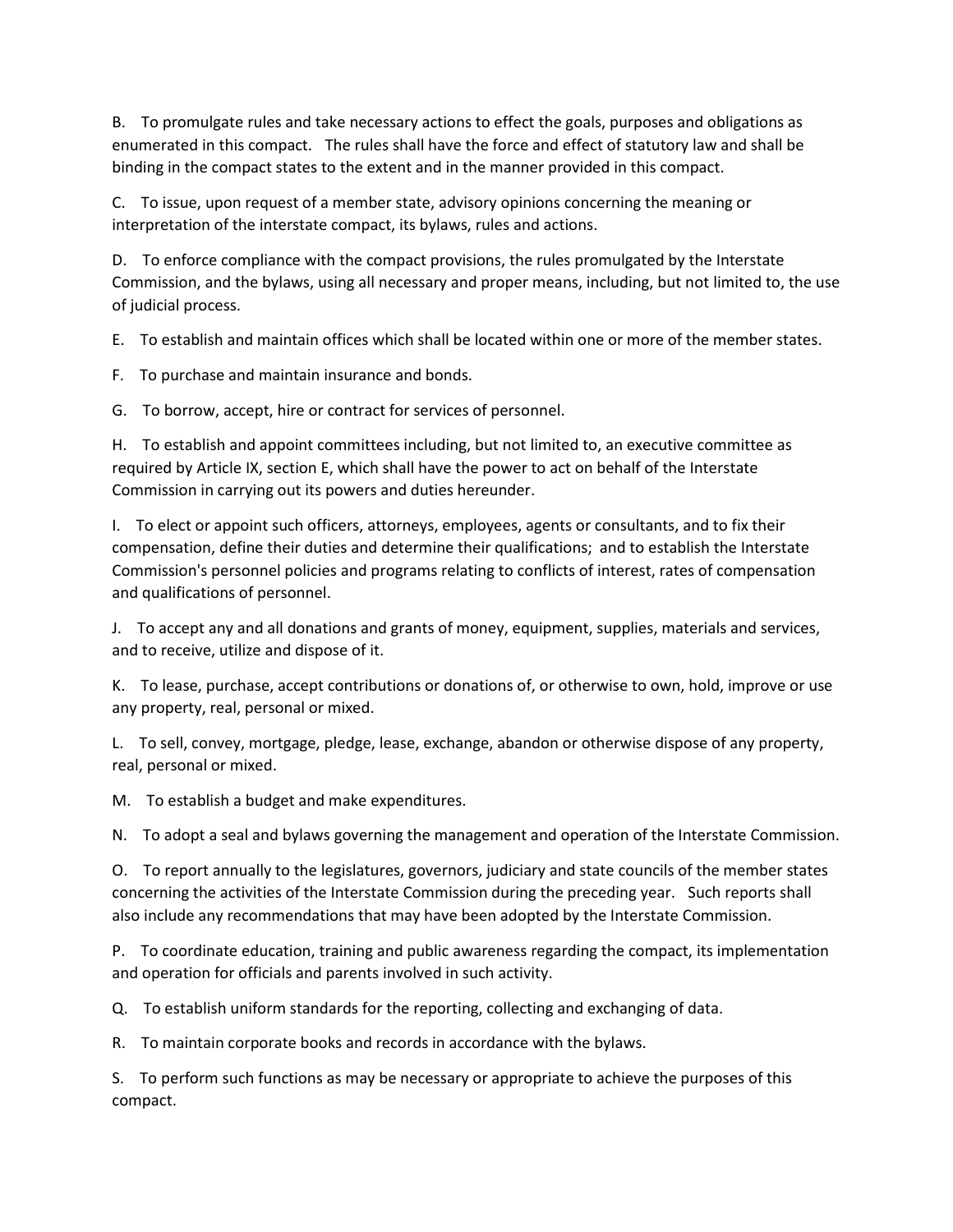T. To provide for the uniform collection and sharing of information between and among member states, schools and military families under this compact.

### ARTICLE XI

### ORGANIZATION AND OPERATION OF THE INTERSTATE COMMISSION

A. The Interstate Commission shall, by a majority of the members present and voting, within 12 months after the first Interstate Commission meeting, adopt bylaws to govern its conduct as may be necessary or appropriate to carry out the purposes of the compact, including, but not limited to:

1. Establishing the fiscal year of the Interstate Commission;

2. Establishing an executive committee, and such other committees as may be necessary;

3. Providing for the establishment of committees and for governing any general or specific delegation of authority or function of the Interstate Commission;

4. Providing reasonable procedures for calling and conducting meetings of the Interstate Commission, and ensuring reasonable notice of each such meeting;

5. Establishing the titles and responsibilities of the officers and staff of the Interstate Commission;

6. Providing a mechanism for concluding the operations of the Interstate Commission and the return of surplus funds that may exist upon the termination of the compact after the payment and reserving of all of its debts and obligations.

7. Providing "start-up" rules for initial administration of the compact.

B. The Interstate Commission shall, by a majority of the members, elect annually from among its members a chairperson, a vice-chairperson, and a treasurer, each of whom shall have such authority and duties as may be specified in the bylaws. The chairperson or, in the chairperson's absence or disability, the vice-chairperson, shall preside at all meetings of the Interstate Commission. The officers so elected shall serve without compensation or remuneration from the Interstate Commission; provided that, subject to the availability of budgeted funds, the officers shall be reimbursed for ordinary and necessary costs and expenses incurred by them in the performance of their responsibilities as officers of the Interstate Commission.

C. Executive Committee, Officers and Personnel

1. The executive committee shall have such authority and duties as may be set forth in the bylaws, including, but not limited to:

a. managing the affairs of the Interstate Commission in a manner consistent with the bylaws and purposes of the Interstate Commission;

b. overseeing an organizational structure within, and appropriate procedures for the Interstate Commission to provide for the creation of rules, operating procedures and administrative and technical support functions;  and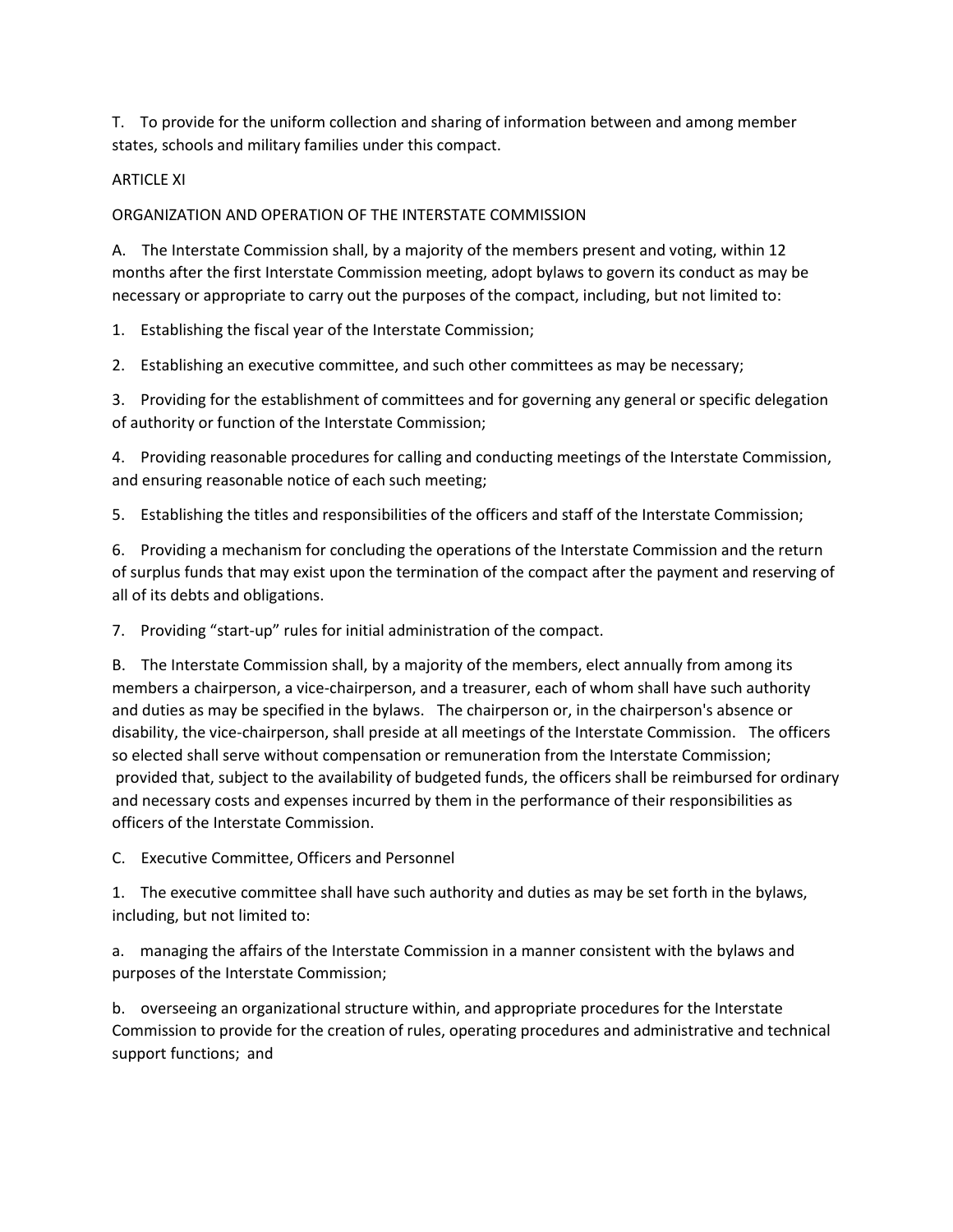c. planning, implementing, and coordinating communications and activities with other state, federal and local government organizations in order to advance the goals of the Interstate Commission.

2. (Reserved).

3. The executive committee may, subject to the approval of the Interstate Commission, appoint or retain an executive director for such period, upon such terms and conditions and for such compensation, as the Interstate Commission may deem appropriate. The executive director shall serve as secretary to the Interstate Commission, but shall not be a member of the Interstate Commission. The executive director shall hire and supervise such other persons as may be authorized by the Interstate Commission.

D. The Interstate Commission's executive director and employees shall be immune from suit and liability, either personally or in their official capacity, for a claim for damage to or loss of property or personal injury or other civil liability caused or arising out of or relating to an actual or alleged act, error or omission that occurred, or that such person had a reasonable basis for believing occurred, within the scope of Interstate Commission employment, duties or responsibilities;  provided that, such person shall not be protected from suit or liability for damage, loss, injury or liability caused by the intentional or willful and wanton misconduct of such person.

1. The liability of the Interstate Commission's executive director and employees or Interstate Commission representatives, acting within the scope of such person's employment or duties for acts, errors or omissions occurring within such person's state may not exceed the limits of liability set forth under the Constitution and laws of that state for state officials, employees and agents. The Interstate Commission is considered to be an instrumentality of the states for the purposes of any such action. Nothing in this subsection shall be construed to protect such person from suit or liability for damage, loss, injury or liability caused by the intentional or willful and wanton misconduct of such person.

2. The Interstate Commission shall defend the executive director and its employees and, subject to the approval of the Attorney General or other appropriate legal counsel of the member state represented by an Interstate Commission representative, shall defend such Interstate Commission representative in any civil action seeking to impose liability arising out of an actual or alleged act, error or omission that occurred within the scope of Interstate Commission employment, duties or responsibilities, or that the defendant had a reasonable basis for believing occurred within the scope of Interstate Commission employment, duties or responsibilities, provided that the actual or alleged act, error or omission did not result from intentional or willful and wanton misconduct on the part of such person.

3. To the extent not covered by the state involved, member state or the Interstate Commission, the representatives or employees of the Interstate Commission shall be held harmless in the amount of a settlement or judgment, including attorney's fees and costs, obtained against such persons arising out of an actual or alleged act, error or omission that occurred within the scope of Interstate Commission employment, duties or responsibilities, or that such persons had a reasonable basis for believing occurred within the scope of Interstate Commission employment, duties or responsibilities, provided that the actual or alleged act, error or omission did not result from intentional or willful and wanton misconduct on the part of such persons.

ARTICLE XII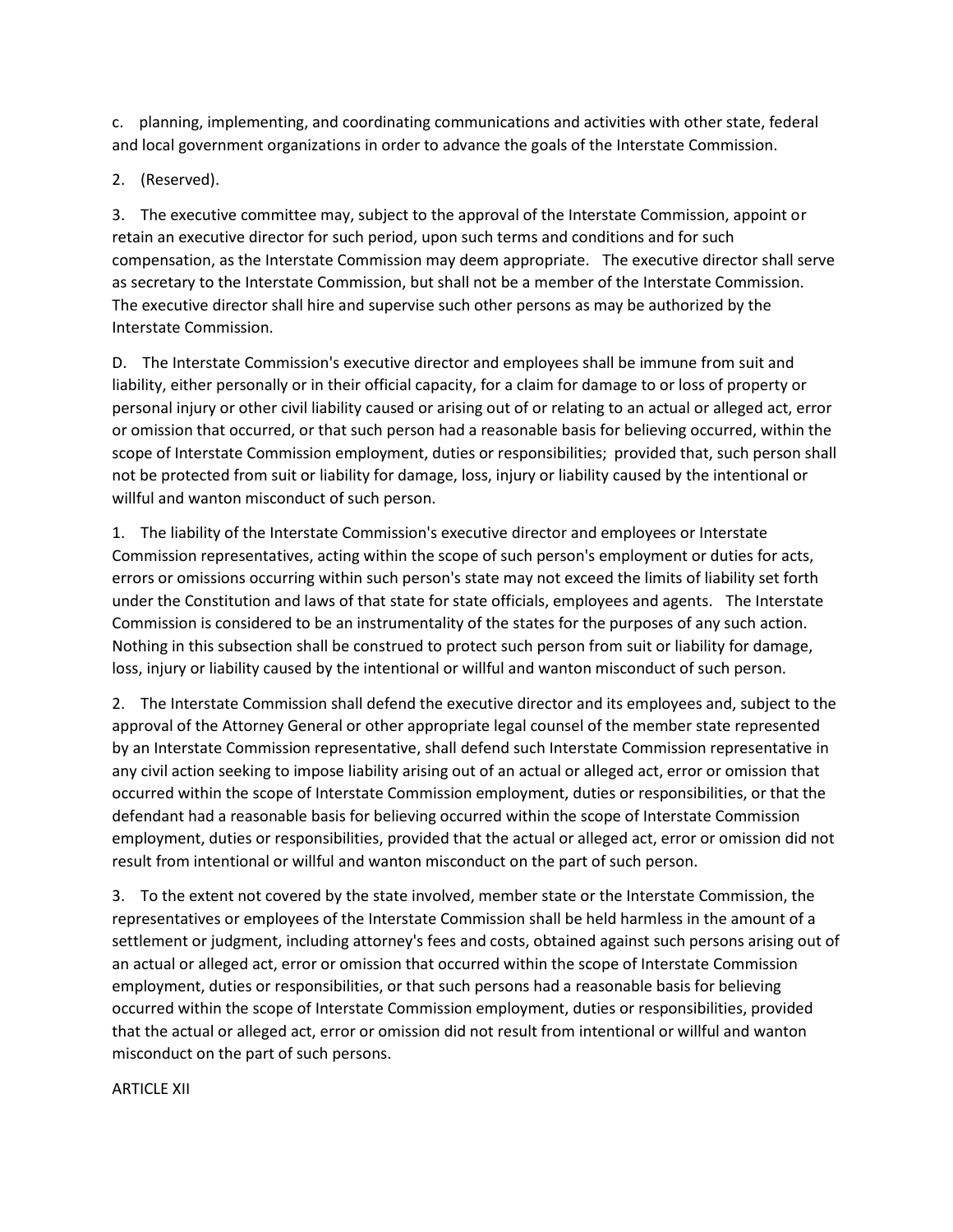### RULEMAKING FUNCTIONS OF THE INTERSTATE COMMISSION

A. Rulemaking Authority--The Interstate Commission shall promulgate reasonable rules in order to effectively and efficiently achieve the purposes of this compact. Notwithstanding the foregoing, in the event the Interstate Commission exercises its rulemaking authority in a manner that is beyond the scope of the purposes of this Act, or the powers granted hereunder, then such an action by the Interstate Commission shall be invalid and have no force or effect.

B. Rulemaking Procedure--Rules shall be made pursuant to a rulemaking process that substantially conforms to the "Model State Administrative Procedure Act," of 1981 Act, Uniform Laws Annotated, Vol. 15, p.1 (2000) as amended, as may be appropriate to the operations of the Interstate Commission.

C. Not later than thirty (30) days after a rule is promulgated, any person may file a petition for judicial review of the rule;  provided that, the filing of such a petition shall not stay or otherwise prevent the rule from becoming effective unless the court finds that the petitioner has a substantial likelihood of success. The court shall give deference to the actions of the Interstate Commission consistent with applicable law and shall not find the rule to be unlawful if the rule represents a reasonable exercise of the Interstate Commission's authority.

D. If a majority of the legislatures of the compacting states rejects a rule by enactment of a statute or resolution in the same manner used to adopt the compact, then such rule shall have no further force and effect in any compacting state.

### ARTICLE XIII

OVERSIGHT, ENFORCEMENT AND DISPUTE RESOLUTION

### A. Oversight

1. The executive, legislative and judicial branches of state government in each member state shall enforce this compact and shall take all actions necessary and appropriate to effectuate the compact's purposes and intent. The provisions of this compact and the rules promulgated hereunder shall have standing as statutory law.

2. All courts shall take judicial notice of the compact and the rules in any judicial or administrative proceeding in a member state pertaining to the subject matter of this compact which may affect the powers, responsibilities or actions of the Interstate Commission.

3. The Interstate Commission shall be entitled to receive all service of process in any such proceeding and shall have standing to intervene in the proceeding for all purposes. Failure to provide service of process to the Interstate Commission shall render a judgment or order void as to the Interstate Commission, this compact or promulgated rules.

B. Default, Technical Assistance, Suspension and Termination--If the Interstate Commission determines that a member state has defaulted in the performance of its obligations or responsibilities under this compact, or the bylaws or promulgated rules, the Interstate Commission shall:

1. Provide written notice to the defaulting state and other member states of the nature of the default, the means of curing the default and any action taken by the Interstate Commission. The Interstate Commission shall specify the conditions by which the defaulting state must cure its default.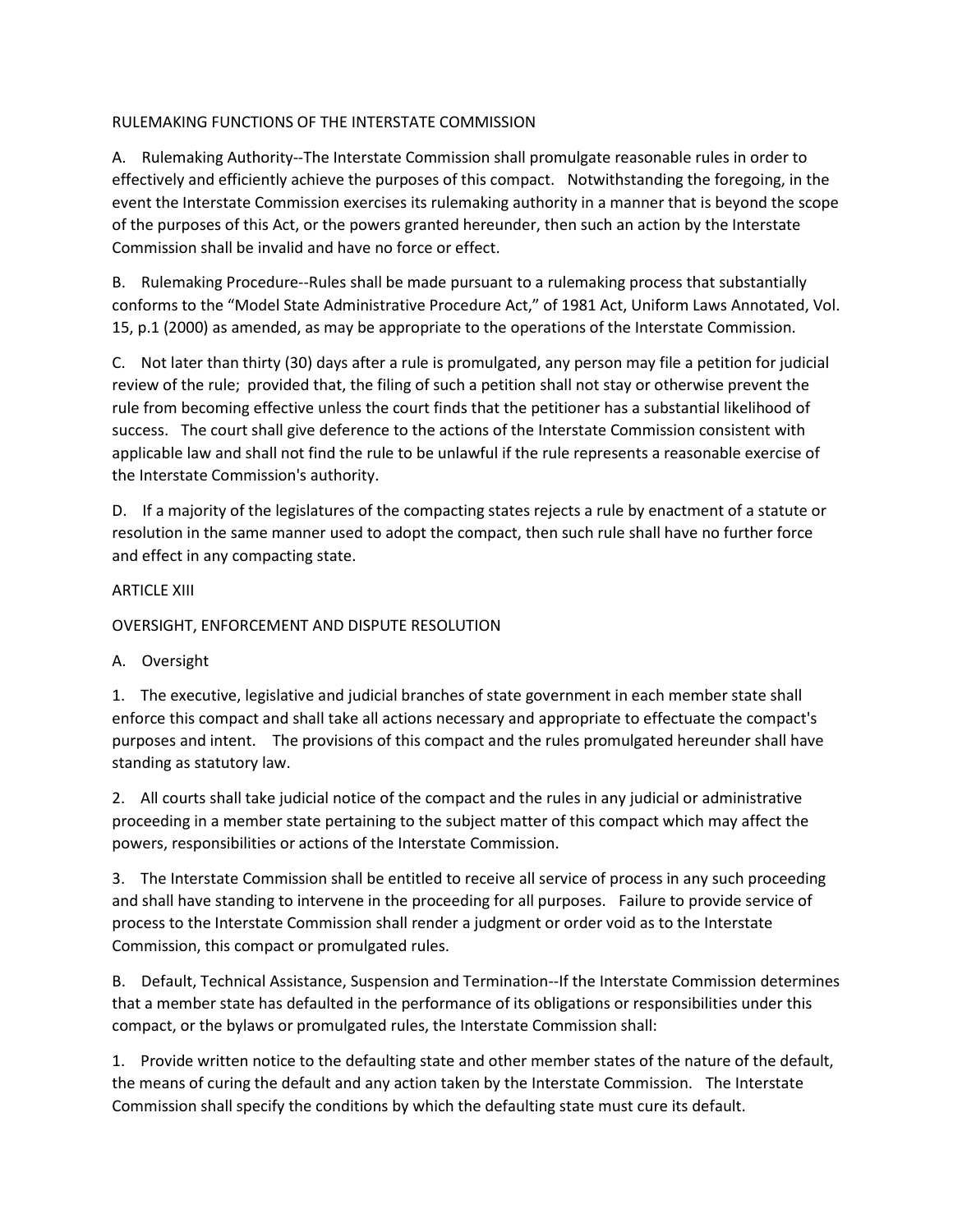2. Provide remedial training and specific technical assistance regarding the default.

3. If the defaulting state fails to cure the default, the defaulting state shall be terminated from the compact upon an affirmative vote of a majority of the member states, and all rights, privileges and benefits conferred by this compact shall be terminated from the effective date of termination. A cure of the default does not relieve the offending state of obligations or liabilities incurred during the period of the default.

4. Suspension or termination of membership in the compact shall be imposed only after all other means of securing compliance have been exhausted. Notice of intent to suspend or terminate shall be given by the Interstate Commission to the Governor, the majority and minority leaders of the defaulting state's legislature and each of the member states.

5. The state which has been suspended or terminated is responsible for all assessments, obligations and liabilities incurred through the effective date of suspension or termination, including obligations, the performance of which extends beyond the effective date of suspension or termination.

6. The Interstate Commission shall not bear any costs relating to any state that has been found to be in default or which has been suspended or terminated from the compact, unless otherwise mutually agreed upon in writing between the Interstate Commission and the defaulting state.

7. The defaulting state may appeal the action of the Interstate Commission by petitioning the United States District Court for the District of Columbia or the federal district where the Interstate Commission has its principal offices. The prevailing party shall be awarded all costs of such litigation including reasonable attorney's fees.

# C. Dispute Resolution

1. The Interstate Commission shall attempt, upon the request of a member state, to resolve disputes which are subject to the compact and which may arise among member states and between member and nonmember states.

2. The Interstate Commission shall promulgate a rule providing for both mediation and binding dispute resolution for disputes as appropriate.

# D. Enforcement

1. The Interstate Commission, in the reasonable exercise of its discretion, shall enforce the provisions and rules of this compact.

2. The Interstate Commission may, by majority vote of the members, initiate legal action in the United States District Court for the District of Columbia or, at the discretion of the Interstate Commission, in the Federal district where the Interstate Commission has its principal offices, to enforce compliance with the provisions of the compact, its promulgated rules and bylaws against a member state in default. The relief sought may include both injunctive relief and damages. In the event judicial enforcement is necessary the prevailing party shall be awarded all costs of such litigation, including reasonable attorney fees.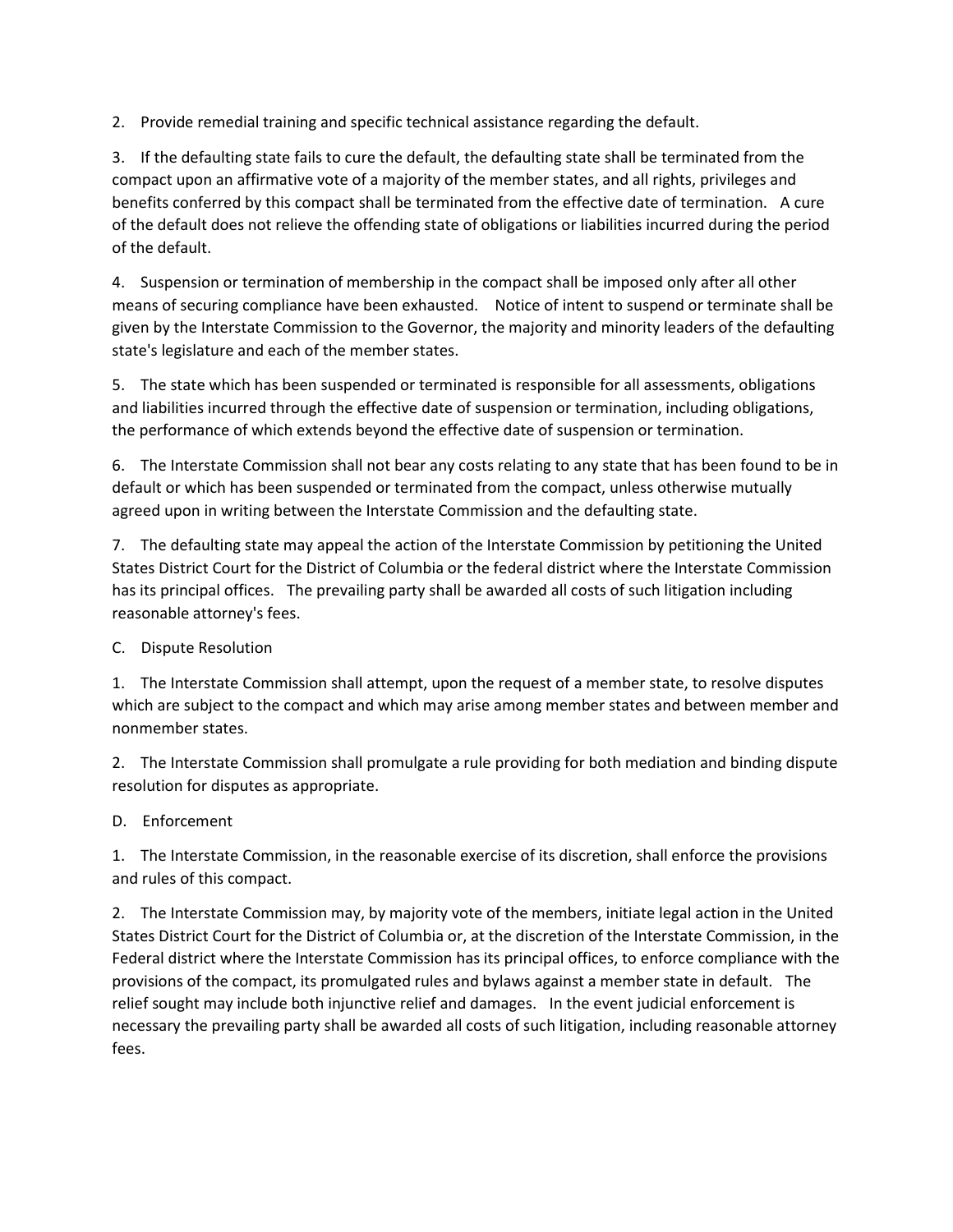3. The remedies herein shall not be the exclusive remedies of the Interstate Commission. The Interstate Commission may avail itself of any other remedies available under State law or the regulation of a profession.

### ARTICLE XIV

FINANCING OF THE INTERSTATE COMMISSION

A. The Interstate Commission shall pay, or provide for the payment of the reasonable expenses of its establishment, organization and ongoing activities.

B. The Interstate Commission may levy on and collect an annual assessment from each member state to cover the cost of the operations and activities of the Interstate Commission and its staff which must be in a total amount sufficient to cover the Interstate Commission's annual budget as approved each year. The aggregate annual assessment amount shall be allocated based upon a formula to be determined by the Interstate Commission, which shall promulgate a rule binding upon all member states.

C. The Interstate Commission shall not incur obligations of any kind prior to securing the funds adequate to meet the same;  nor shall the Interstate Commission pledge the credit of any of the member states, except by and with the authority of the member state.

D. The Interstate Commission shall keep accurate accounts of all receipts and disbursements. The receipts and disbursements of the Interstate Commission shall be subject to the audit and accounting procedures established under its bylaws. However, all receipts and disbursements of funds handled by the Interstate Commission shall be audited yearly by a certified or licensed public accountant, and the report of the audit shall be included in and become part of the annual report of the Interstate Commission.

### ARTICLE XV

MEMBER STATES, EFFECTIVE DATE AND AMENDMENT

A. Any state is eligible to become a member state.

B. The compact shall become effective and binding upon legislative enactment of the compact into law by no less than ten (10) of the states. The effective date shall be no earlier than December 1, 2007. Thereafter, it shall become effective and binding as to any other member state upon enactment of the compact into law by that state. The governors of nonmember states or their designees shall be invited to participate in the activities of the Interstate Commission on a nonvoting basis prior to adoption of the compact by all states.

C. The Interstate Commission may propose amendments to the compact for enactment by the member states. No amendment shall become effective and binding upon the Interstate Commission and the member states unless and until it is enacted into law by unanimous consent of the member states.

ARTICLE XVI

WITHDRAWAL AND DISSOLUTION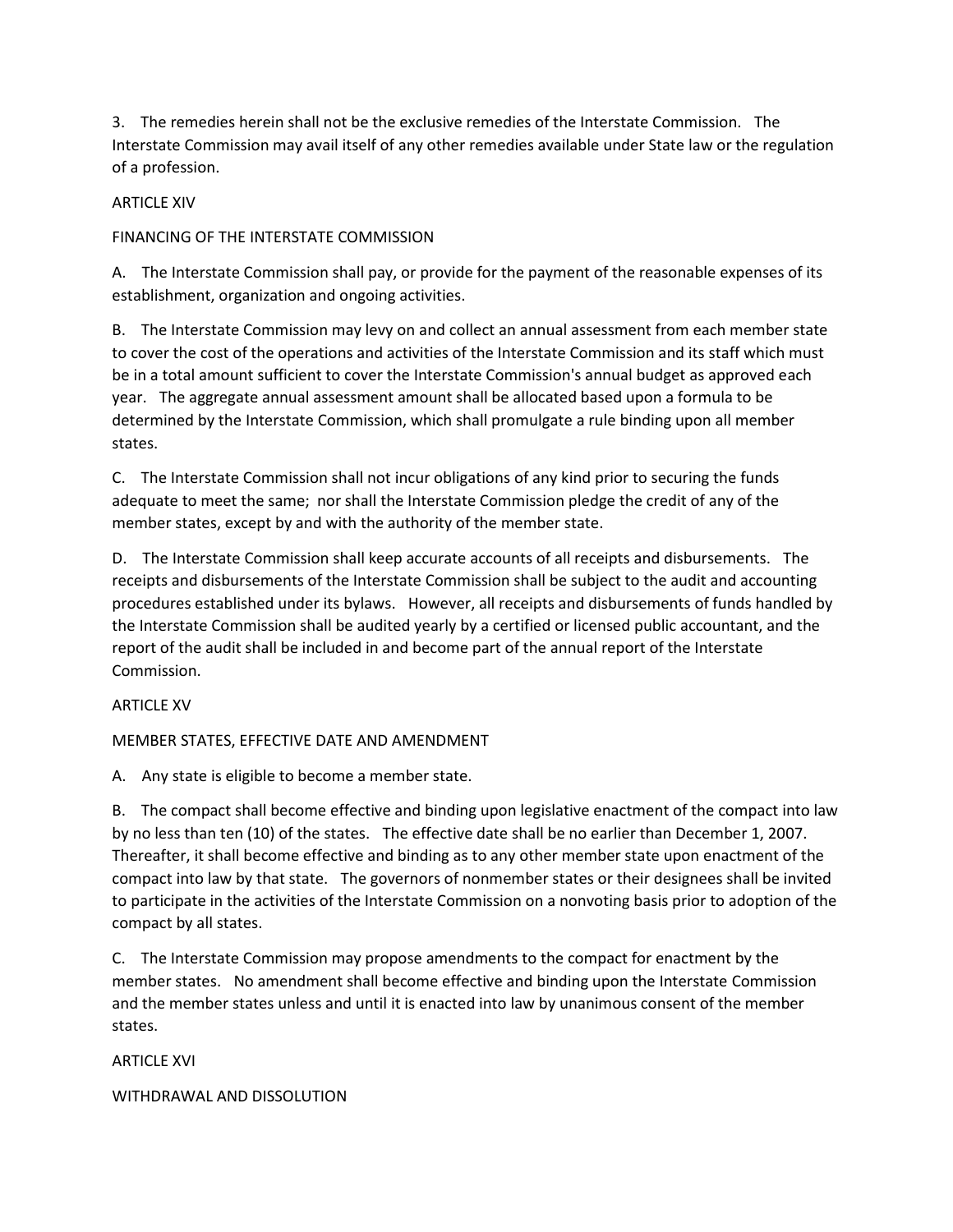# A. Withdrawal

1. Once effective, the compact shall continue in force and remain binding upon each and every member state;  provided that a member state may withdraw from the compact by specifically repealing the statute which enacted the compact into law.

2. Withdrawal from this compact shall be by the enactment of a statute repealing the same, but shall not take effect until one (1) year after the effective date of such statute and until written notice of the withdrawal has been given by the withdrawing state to the Governor of each other member state.

3. The withdrawing state shall immediately notify the chairperson of the Interstate Commission in writing upon the introduction of legislation repealing this compact in the withdrawing state. The Interstate Commission shall notify the other member states of the withdrawing state's intent to withdraw within sixty (60) days of its receipt thereof.

4. The withdrawing state is responsible for all assessments, obligations and liabilities incurred through the effective date of withdrawal, including obligations, the performance of which extend beyond the effective date of withdrawal.

5. Reinstatement following withdrawal of a member state shall occur upon the withdrawing state reenacting the compact or upon such later date as determined by the Interstate Commission.

B. Dissolution of Compact

1. This compact shall dissolve effective upon the date of the withdrawal or default of the member state which reduces the membership in the compact to one (1) member state.

2. Upon the dissolution of this compact, the compact becomes null and void and shall be of no further force or effect, and the business and affairs of the Interstate Commission shall be concluded and surplus funds shall be distributed in accordance with the bylaws.

# ARTICLE XVII

# SEVERABILITY AND CONSTRUCTION

A. The provisions of this compact shall be severable, and if any phrase, clause, sentence or provision is deemed unenforceable, the remaining provisions of the compact shall be enforceable.

B. The provisions of this compact shall be liberally construed to effectuate its purposes.

C. Nothing in this compact shall be construed to prohibit the applicability of other interstate compacts to which the states are members.

# ARTICLE XVIII

# BINDING EFFECT OF COMPACT AND OTHER LAWS

# A. Other Laws

1. Nothing herein prevents the enforcement of any other law of a member state that is not inconsistent with this compact.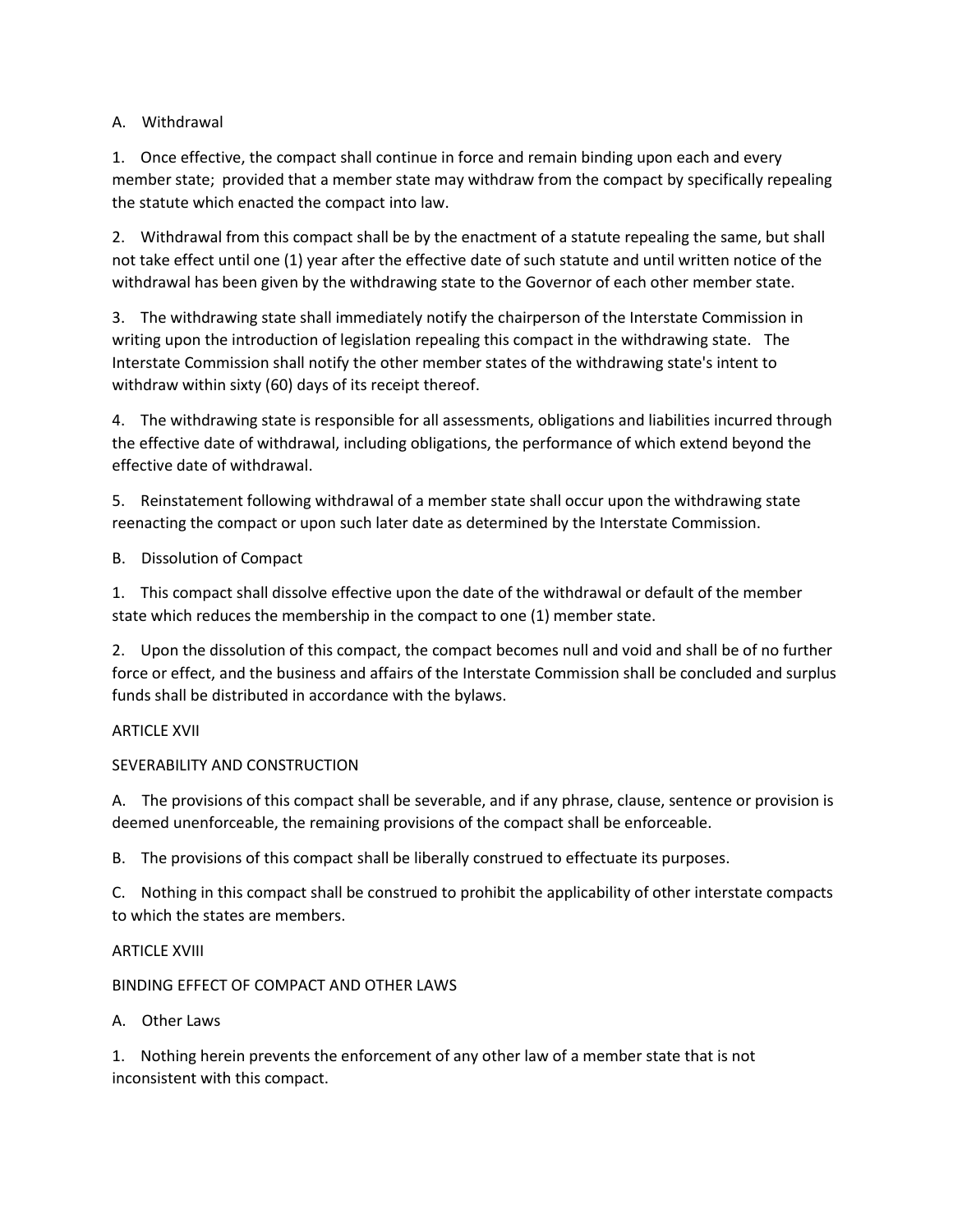2. All member states' laws conflicting with this compact are superseded to the extent of the conflict.

B. Binding Effect of the Compact

1. All lawful actions of the Interstate Commission, including all rules and bylaws promulgated by the Interstate Commission, are binding upon the member states.

2. All agreements between the Interstate Commission and the member states are binding in accordance with their terms.

3. In the event any provision of this compact exceeds the constitutional limits imposed on the legislature of any member state, such provision shall be ineffective to the extent of the conflict with the constitutional provision in question in that member state.

§ 7303. When and how compact becomes operative

(a) General rule.--When the Governor executes the Interstate Compact on Educational Opportunity for Military Children on behalf of this State and files a verified copy thereof with the Secretary of the Commonwealth and when the compact is ratified by at least ten other states, upon publication in the Pennsylvania Bulletin under subsection (b), then the compact shall become operative and effective between this State and such other states. The Governor is hereby authorized and directed to take such action as may be necessary to complete the exchange of official documents between this State and any other state ratifying the compact.

(b) Publication in Pennsylvania Bulletin.--The Secretary of the Commonwealth shall forward the ratified compact to the Legislative Reference Bureau for publication in the Pennsylvania Bulletin and the Pennsylvania Code when the conditions set forth in subsection (a) are satisfied and shall include in the notice the date on which the compact became effective and operative between this State and any other states in accordance with this act.

# § 7304. Force and effect of compact rules

Rules promulgated by the Interstate Commission on Educational Opportunity for Military Children under Article XII of the Interstate Compact on Educational Opportunity for Military Children  [FN1] shall not be subject to any of the following:

(1) Sections 201, 202, 203, 204 or 205 of the act of July 31, 1968 (P.L. 769, No. 240), [FN2] referred to as the Commonwealth Documents Law.

(2) Section 204(b) of the act of October 15, 1980 (P.L. 950, No. 164), [FN3] known as the Commonwealth Attorneys Act.

(3) The act of June 25, 1982 (P.L. 633, No. 181), [FN4] known as the Regulatory Review Act.

(4) The provisions of 2 Pa.C.S. (relating to administrative law and procedure).

§ 7305. Action to enforce compliance against member states

An action by the Interstate Commission on Educational Opportunity for Military Children to enforce compliance by the Commonwealth or a political subdivision with a provision of the Interstate Compact